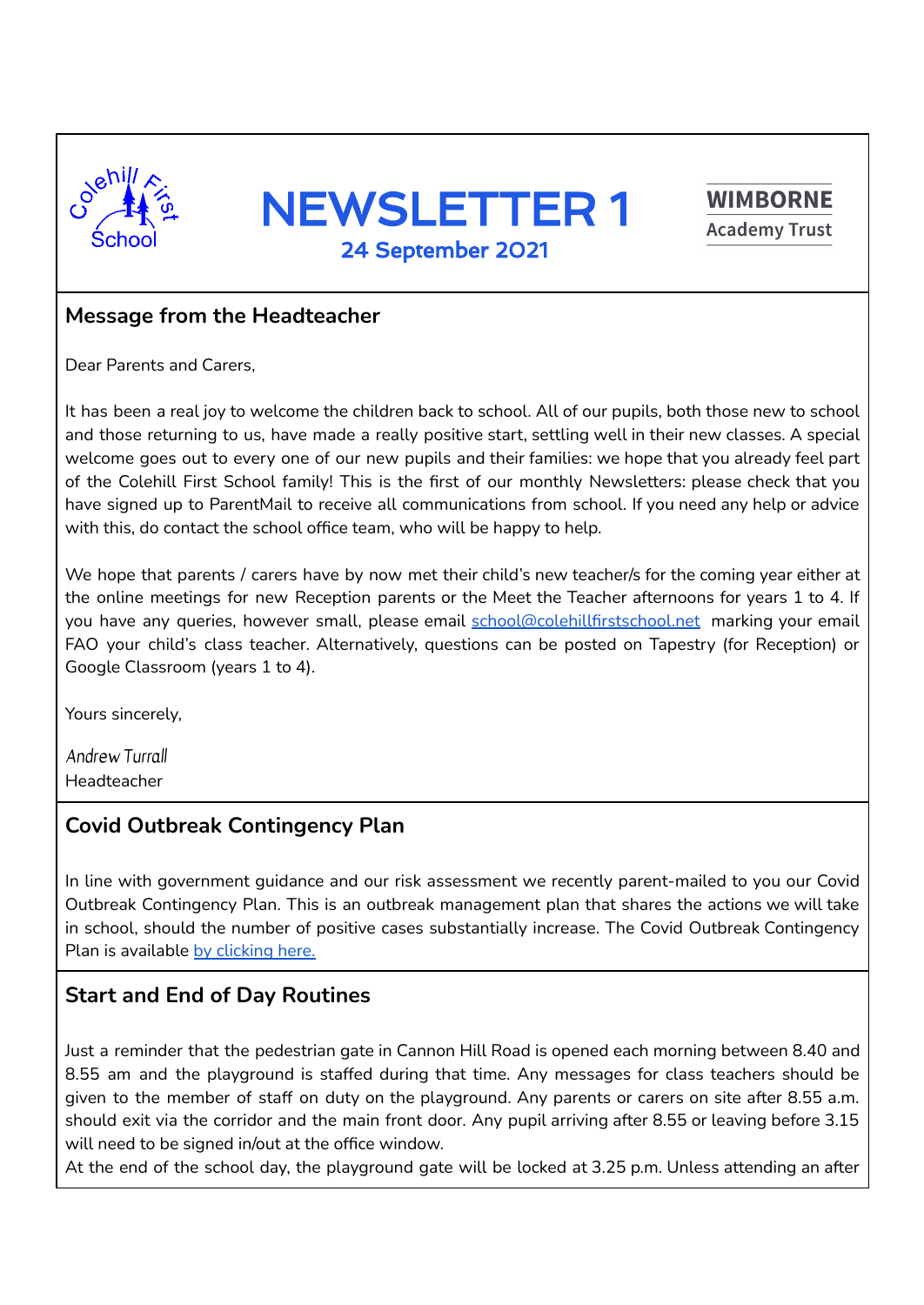school-club, it is expected that all children will exit the site by then. Please note that the playtrail, rock wall and castle are for pupil use during the school day only, as we are unable to supervise their use at pickup time. Thank you for your support.



# **Breakfast Club**

We are recruiting for a Breakfast Club supervisor and Breakfast Club assistant so that the school can run its own Breakfast Club. Details can be found on [Dorset](https://jobs.dorsetcouncil.gov.uk/SearchResults.aspx?ocg=243) For You [here.](https://jobs.dorsetcouncil.gov.uk/SearchResults.aspx?ocg=243) If you are interested and have any queries, please contact the School Office.

### **Harvest Appeal 2021**

This year, Colehill and Hayeswood First Schools are supporting the work of the Bournemouth Churches Housing Association - BCHA. This is a charitable organisation which aims to address local housing needs and end homelessness in our local area. For more information you can visit the BCHA [website.](https://www.bcha.org.uk/)

We would welcome a donation of one toiletry item (shampoo, shower gel or baby & child toiletries) per child on Wednesday 6th October - children can bring these into class with them. These will go directly to homeless people locally via BCHA.



# **School Council**

We welcome our **New School Council for 2021-22.** Well done to the following children on their successful election as School Councillors for the coming year: **Year 4**: Cassius, Ava-Lea and Poppy **Year 3**: Henry, Sophia and Poppy **Year 2**: Wills, Ophelia and Ruby-Rose **Year 1**: Harper, Daniel and Henry

### **Dogs On School Premises**

Those parents new to our school may not be aware that the whole site is dog free, so if anyone is walking their dog up to school at drop off or pick up times, please note that dogs should not be brought onto school premises, even if they are being carried, for the safety of everyone. Thank you for your understanding and support.



**School Council** 

### **Parental Survey**

Thank you to all those parents who took the time to complete our parental survey. We are currently analysing the results and are planning how to act on your feedback to further improve the school. Your positive comments were warmly welcomed by our staff team after all of the challenges of the past 18 months. We will keep you updated on future developments through this newsletter.